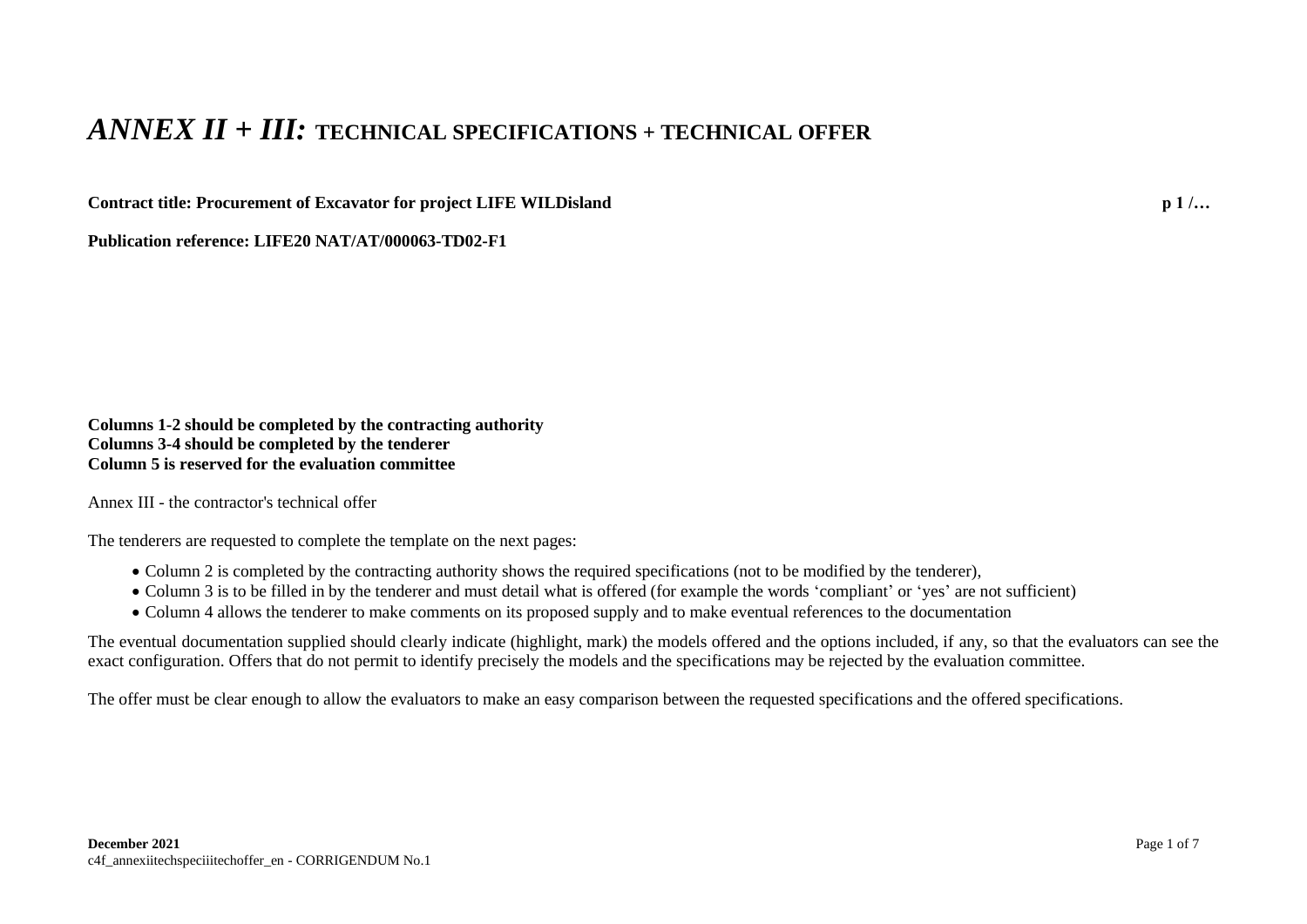| 1.                    |                                                                              | 2.                                                                              |                                    | 3. | 4.                                      | 5.                                     |
|-----------------------|------------------------------------------------------------------------------|---------------------------------------------------------------------------------|------------------------------------|----|-----------------------------------------|----------------------------------------|
| <b>Item</b><br>number | <b>Specifications required</b>                                               |                                                                                 | <b>Specifications offered</b>      |    | Notes, remarks,<br>ref to documentation | <b>Evaluation</b><br>committee's notes |
| $\mathbf{1}$          | <b>Excavator</b><br><b>Quantity: 1 unit</b><br><b>Technical requirement:</b> |                                                                                 |                                    |    |                                         |                                        |
|                       | Engine power kW<br>(po ISO 9249)                                             | 110 kW-120 kW                                                                   | Engine power kW (po<br>ISO 9249)   |    |                                         |                                        |
|                       | Engine type                                                                  | Diesel engine with common-<br>rail injection, turbo charger<br>and after cooler | Engine type                        |    |                                         |                                        |
|                       | Engine max. torque<br>(ISO 9249)                                             | min 650 Nm                                                                      | Engine max. torque<br>(ISO 9249)   |    |                                         |                                        |
|                       | Machine operating<br>weight                                                  | $24t - 25t$                                                                     | Machine operating<br>weight        |    |                                         |                                        |
|                       | Exhaust emission<br>standard                                                 | EU Stage V                                                                      | Exhaust emission<br>standard       |    |                                         |                                        |
|                       | Swing drive torque                                                           | min 70 kNm                                                                      | Swing drive torque                 |    |                                         |                                        |
|                       | DEF (AdBlue) Tank                                                            | min 45 L                                                                        | DEF (AdBlue) Tank                  |    |                                         |                                        |
|                       | Fuel tank                                                                    | min 400 L                                                                       | Fuel tank                          |    |                                         |                                        |
|                       | Locable fuel tank                                                            | Yes                                                                             | Locable fuel tank                  |    |                                         |                                        |
|                       | Electrical system<br>voltage                                                 | 24V                                                                             | Electrical system<br>voltage       |    |                                         |                                        |
|                       | Maximum hydraulic<br>oil pump flow                                           | min $2x 200$ L/min                                                              | Maximum hydraulic<br>oil pump flow |    |                                         |                                        |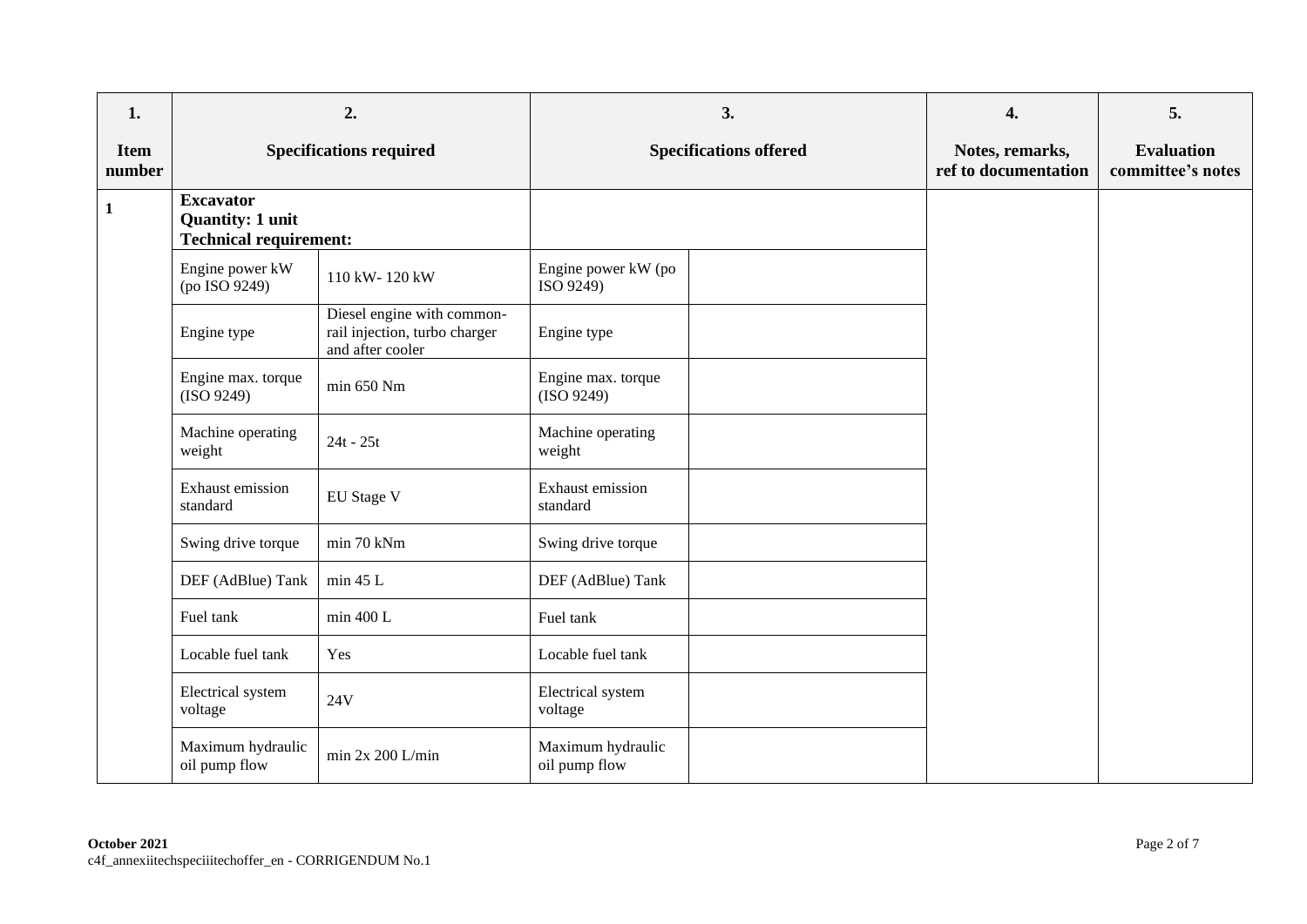| 1.                    |                                       | 2.                             |                                    | 3.                            | 4.                                      | 5.                                     |
|-----------------------|---------------------------------------|--------------------------------|------------------------------------|-------------------------------|-----------------------------------------|----------------------------------------|
| <b>Item</b><br>number |                                       | <b>Specifications required</b> |                                    | <b>Specifications offered</b> | Notes, remarks,<br>ref to documentation | <b>Evaluation</b><br>committee's notes |
|                       | Maximum hydraulic<br>pump pressure    | min 380 bar                    | Maximum hydraulic<br>pump pressure |                               |                                         |                                        |
|                       | Drawbar pull on<br>crawler            | min 230 kN                     | Drawbar pull on<br>crawler         |                               |                                         |                                        |
|                       | Maximum travel<br>speed               | min. 5.9 km/h                  | Maximum travel<br>speed            |                               |                                         |                                        |
|                       | Engine displacement                   | from $4$ to $5$ L              | Engine displacement                |                               |                                         |                                        |
|                       | Clearance                             | min 480 mm                     | Clearance                          |                               |                                         |                                        |
|                       | Stick                                 | $6.0 - 6.5$ m                  | Stick                              |                               |                                         |                                        |
|                       | Stick digging force<br>(ISO 6015)     | min 60 kN                      | Stick digging force<br>(ISO 6015)  |                               |                                         |                                        |
|                       | Bucket digging<br>force (ISO $6015$ ) | min 95 kN                      | Bucket digging force<br>(ISO 6015) |                               |                                         |                                        |
|                       | Mono Boom                             | min 8.5-9.0 m                  | Mono Boom                          |                               |                                         |                                        |
|                       | Transport length                      | max 13 m                       | Transport length                   |                               |                                         |                                        |
|                       | Horizontal reach                      | min 15.5 m                     | Horizontal reach                   |                               |                                         |                                        |
|                       | Digging depth                         | min 11,5 m                     | Digging depth                      |                               |                                         |                                        |
|                       | Noise level in the<br>cabin           | max 70 dB                      | Noise level in the<br>cabin        |                               |                                         |                                        |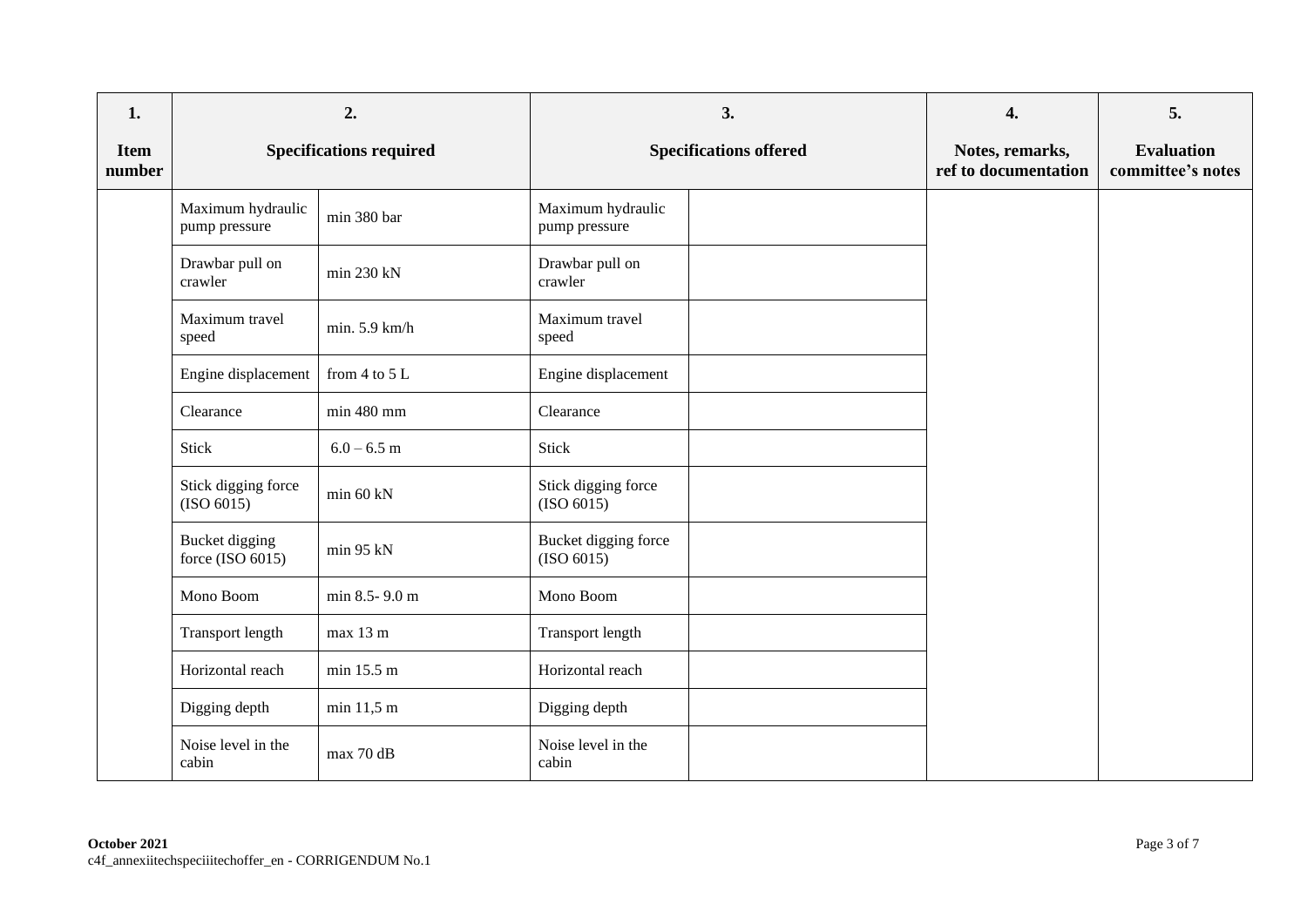| 1.                    | 2.                                                                                          |                                                                                                                    |                                                                              | 3.                            | 4.                                      | 5.                                     |
|-----------------------|---------------------------------------------------------------------------------------------|--------------------------------------------------------------------------------------------------------------------|------------------------------------------------------------------------------|-------------------------------|-----------------------------------------|----------------------------------------|
| <b>Item</b><br>number |                                                                                             | <b>Specifications required</b>                                                                                     |                                                                              | <b>Specifications offered</b> | Notes, remarks,<br>ref to documentation | <b>Evaluation</b><br>committee's notes |
|                       | <b>Bucket</b> capacity<br>with teeth for<br>material specific<br>weight $1.8 \text{ t/m}^3$ | min. $0.6$ m <sup>3</sup>                                                                                          | Bucket capacity with<br>teeth for material<br>specific weight 1.8<br>$t/m^3$ |                               |                                         |                                        |
|                       | Ditch cleaning<br>bucket width                                                              | min. 2000 mm                                                                                                       | Ditch cleaning bucket<br>width                                               |                               |                                         |                                        |
|                       | Air conditioning                                                                            | <b>YES</b>                                                                                                         | Air conditioning                                                             |                               |                                         |                                        |
|                       | Radio                                                                                       | <b>YES</b>                                                                                                         | Radio                                                                        |                               |                                         |                                        |
|                       | Track pad width                                                                             | min. 700 mm                                                                                                        | Track pad width                                                              |                               |                                         |                                        |
|                       | Other minimal requirements:                                                                 |                                                                                                                    | Other minimal requirements:                                                  |                               |                                         |                                        |
|                       |                                                                                             | 3-piece chain guide                                                                                                |                                                                              |                               |                                         |                                        |
|                       |                                                                                             | Additional reinforced cover<br>and base plate for<br>undercarriage center section<br>Radiator fine mesh protection |                                                                              |                               |                                         |                                        |
|                       |                                                                                             | grid<br>Air pre-filter with cyclonical<br>dust trap<br>Automatic central lubrication                               |                                                                              |                               |                                         |                                        |
|                       |                                                                                             | system<br>Centralized lubrication<br>extended for connecting link<br>Medium pressure hydraulic<br>circuit          |                                                                              |                               |                                         |                                        |
|                       |                                                                                             | Floating boom                                                                                                      |                                                                              |                               |                                         |                                        |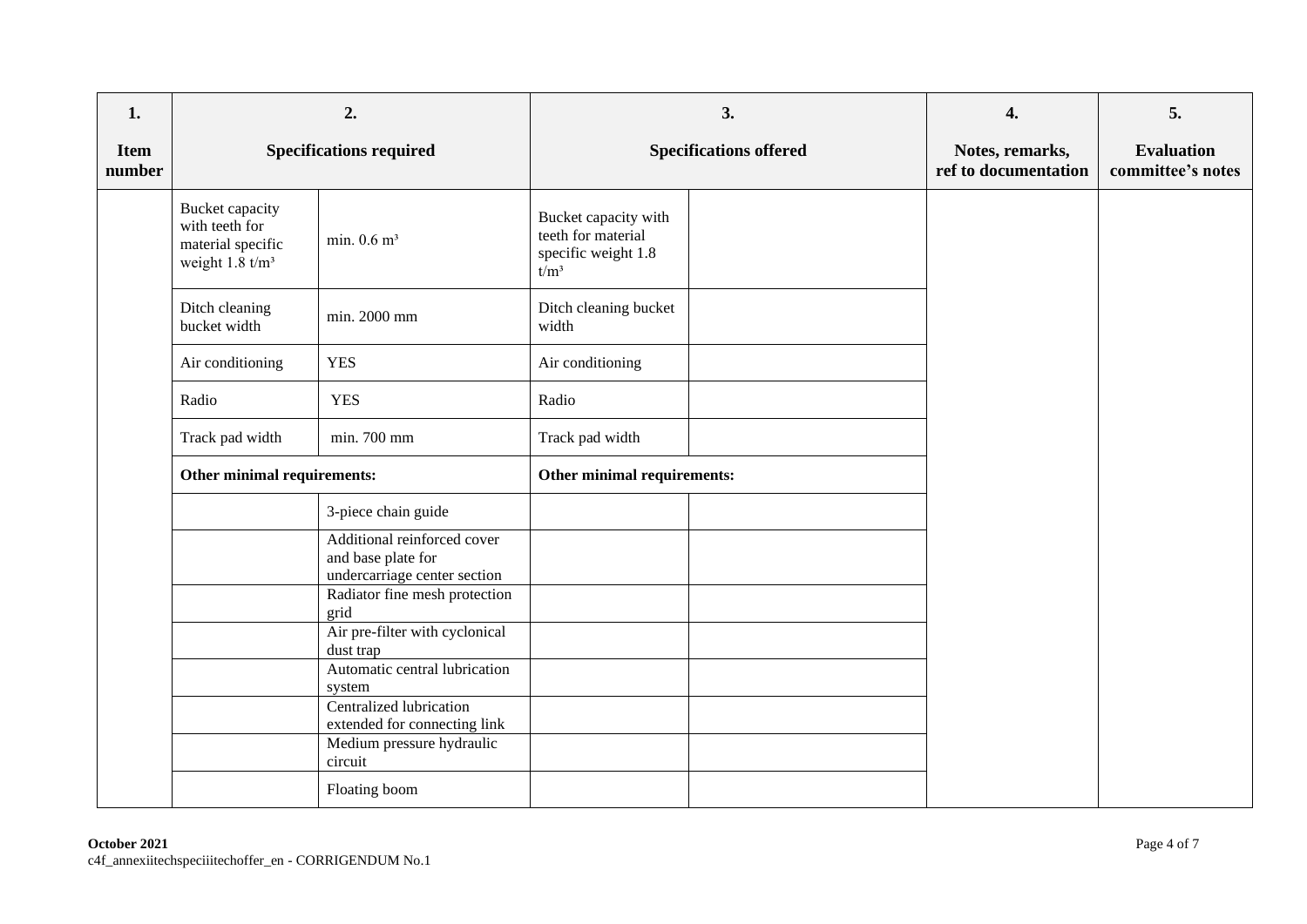| 1.                    | 2.                                                                              | 3.                            | 4.                                      | 5.                                     |
|-----------------------|---------------------------------------------------------------------------------|-------------------------------|-----------------------------------------|----------------------------------------|
| <b>Item</b><br>number | <b>Specifications required</b>                                                  | <b>Specifications offered</b> | Notes, remarks,<br>ref to documentation | <b>Evaluation</b><br>committee's notes |
|                       | All LED lights                                                                  |                               |                                         |                                        |
|                       | Integrated fuel pump                                                            |                               |                                         |                                        |
|                       | Automatic reversible fan                                                        |                               |                                         |                                        |
|                       | Rear camera                                                                     |                               |                                         |                                        |
|                       | Side camera                                                                     |                               |                                         |                                        |
|                       | Automatic engine idling /<br>speed increase, controlled via<br>joystick sensors |                               |                                         |                                        |
|                       | Multifunctional colour display,<br>large, minimum 8"                            |                               |                                         |                                        |
|                       | ROPS cab protection                                                             |                               |                                         |                                        |
|                       | Magnetic rod in the hydraulic<br>$\tanh$                                        |                               |                                         |                                        |
|                       | Rotating beacon on cabin,<br>LED, 1 piece                                       |                               |                                         |                                        |
|                       | Acoustical back-up alarm                                                        |                               |                                         |                                        |
|                       | LiDAT system 10 years free<br>use                                               |                               |                                         |                                        |
|                       | Overload protection system                                                      |                               |                                         |                                        |
|                       | Load chart                                                                      |                               |                                         |                                        |
|                       | Laminated glass for cab                                                         |                               |                                         |                                        |
|                       | Pipe fracture safety valve for<br>stick cylinder                                |                               |                                         |                                        |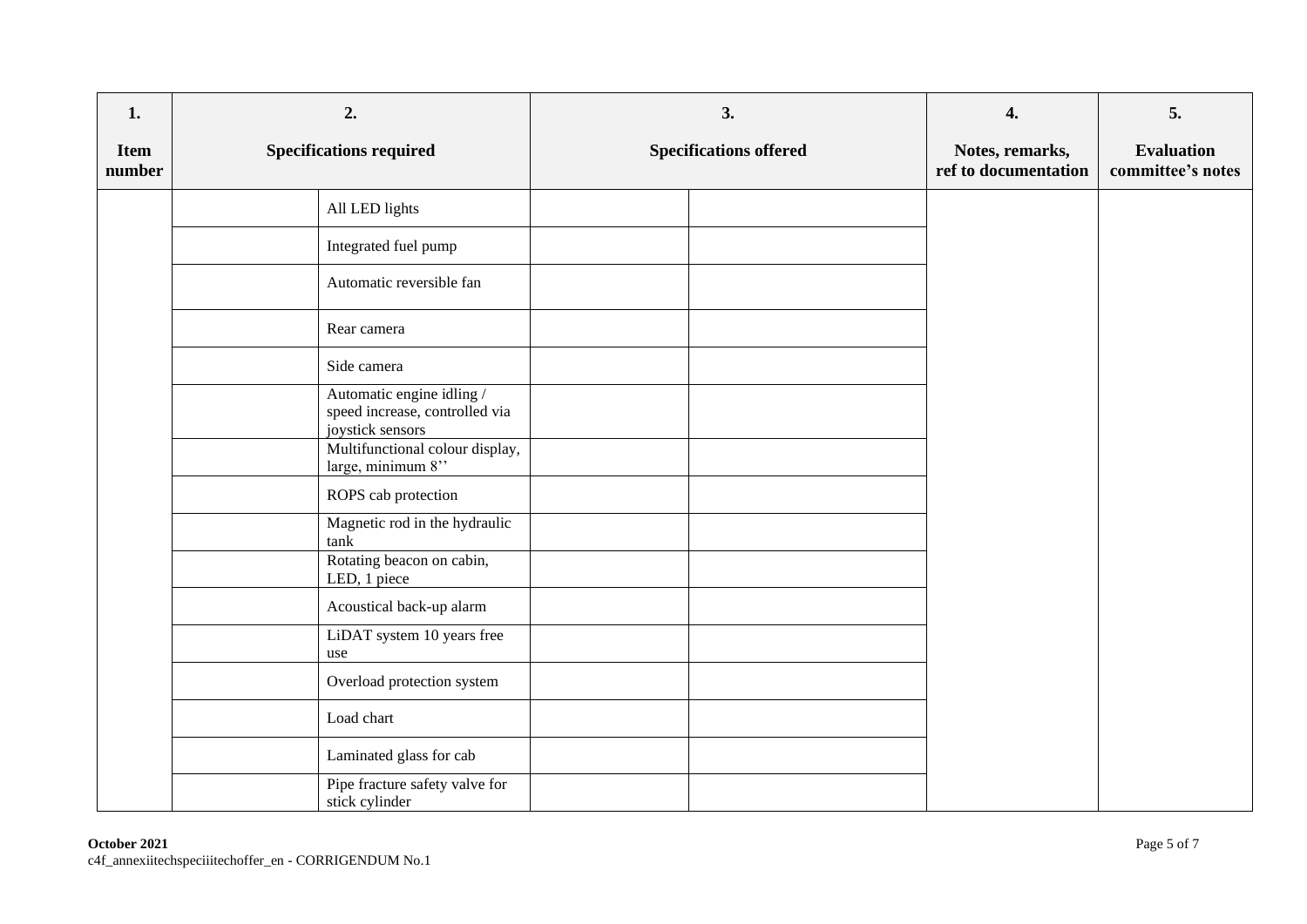| ı.<br>Item<br>number | ∠.<br><b>Specifications required</b>                                                                   | J.<br><b>Specifications offered</b> | Notes, remarks,<br>ref to documentation | J.<br><b>Evaluation</b><br>committee's notes |
|----------------------|--------------------------------------------------------------------------------------------------------|-------------------------------------|-----------------------------------------|----------------------------------------------|
|                      | Pipe fracture safety valves for<br>boom cylinders                                                      |                                     |                                         |                                              |
|                      | Extended warranty for the<br>whole machine 4 years or 6000<br>working hours, whichever<br>occurs first |                                     |                                         |                                              |

| All<br>items | <b>Installation</b> performed by contractor or authorised service<br>provider. All the equipment must include all necessary<br>parts and standards for its installation.                                                                  |  |  |
|--------------|-------------------------------------------------------------------------------------------------------------------------------------------------------------------------------------------------------------------------------------------|--|--|
| All<br>items | <b>Testing</b> of all basic functions of the instrument on a set of<br>producers standard samples commonly used for the<br>corresponding instrument.<br>Installed equipment must be tested as system, compatible<br>with existing system. |  |  |
| All<br>items | Technical documentation for equipment (Operating<br>manuals/ Users Guide/ Equipment operating instructions/<br>Cleaning procedures/ Maintenance procedures/ Calibration<br>procedures) upon delivery.                                     |  |  |